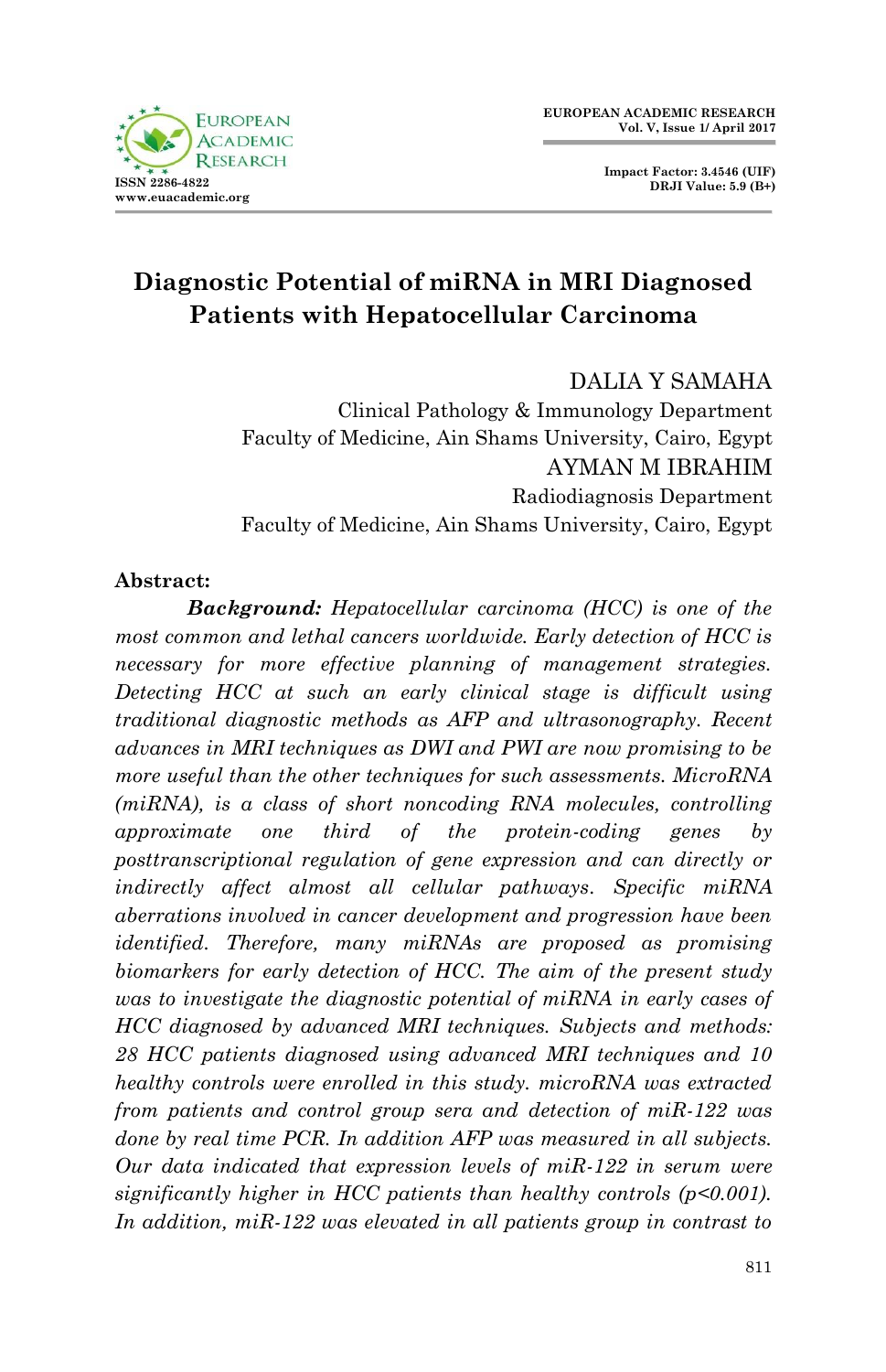*AFP which was normal in 18% of patients. Which indicates that miR-122 have higher sensitivity than AFP in diagnosing HCC.*

**Key words**: miRNA, MRI diagnosed patients, hepatocellular carcinoma

### **INTRODUCTION**

Hepatocellular carcinoma (HCC) is one of the most common and lethal cancers worldwide. The strongest risk factors for HCC are chronic hepatitis B and C viral (HBV, HCV) infection, as well as alcoholic liver disease. One of the main reasons for the lethality of HCC is the lack of diagnostic markers for early detection of the disease (1) . Early detection of HCC is necessary for more effective planning of management strategies like tumor resection, liver transplantation, tumor ablation and radiofrequency (2) .Detecting HCC at such an early clinical stage is difficult using traditional diagnostic methods; thus, molecular diagnostics that make use of biomarkers represent a large unmet need in HCC care<sup>(3)</sup>. Screening tests for HCC are classified to serological and radiological tests. The serological tests includes alpha feto protein (AFP) and prothrombin induced by vitamin K absence II (PIVKA II).While using AFP 20 ng/ml the optimal balance between the sensitivity and specificity yet at this level the sensitivity is only 60%.The most widely used radiological test for surveillance is ultrasound with sensitivity 65% and specificity about 90%<sup>(4)</sup>. Recent advances in magnetic resonance imaging (MRI) techniques as DWI and PWI are now promising to be more useful than computed tomography (CT) and ultrasonography (US) for such assessments because it provides better soft tissue contrast and a more accurate depiction of different tissue properties, thus it detects HCC in an earlier stage of the disease<sup>(5)</sup>.

**EUROPEAN ACADEMIC RESEARCH - Vol. V, Issue 1 / April 2017** MicroRNA (miRNA), is a class of short noncoding RNA molecules, controlling approximate one third of the protein-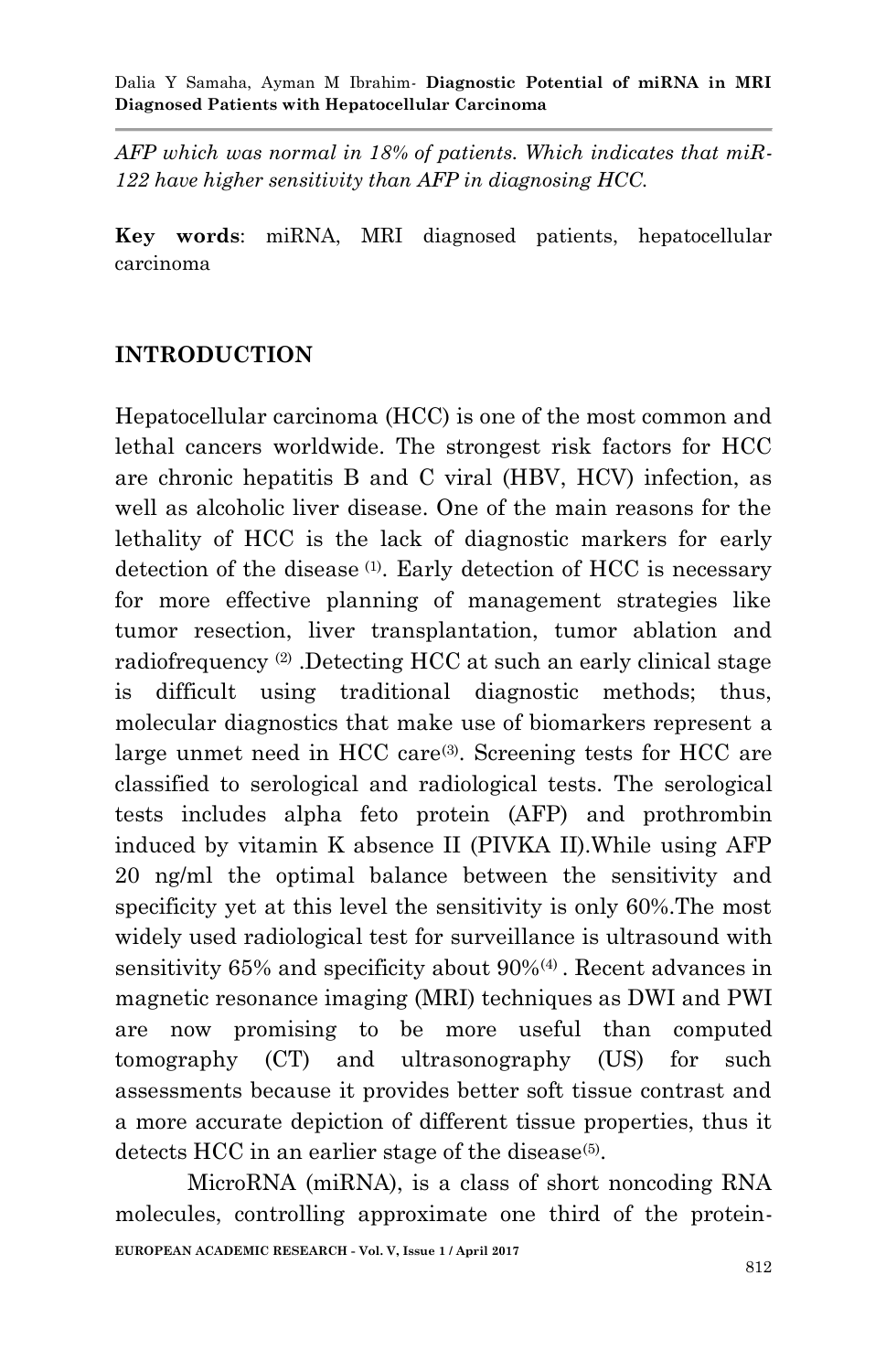coding genes by posttranscriptional regulation of gene expression and can directly or indirectly affect almost all cellular pathways $^{(6)}$ . The transcription of miRNA is guided by RNA polymerase (pol II) regulators, which are often deregulated in case of liver pathologies. In HBV- and HCVassociated pathogenesis, c-Myc along with viral oncoproteins modulates miRNA expression, to create an oncogenic milieu facilitating the binding of transcriptional repressor complexes to miRNA promoters to allow its sustained expression<sup>(7)</sup>. Specific miRNA aberrations involved in cancer development and progression have been identified. Therefore, many miRNAs are proposed as promising biomarkers for early detection of HCC and accurate predictions of prognosis, as well as targets for treatment<sup>(8)</sup>.

The aim of the present study was to investigate the diagnostic potential of miRNA in early cases of HCC diagnosed by advanced MRI techniques.

### **PATIENTS AND METHODS**

#### **Patients:**

Seventy one patients were included in this study recruited from the patients attending outpatient clinic of Ain Shams university hospital HCC unit. They all were patients with HCV related chronic liver disease with hepatic focal lesion or suspected malignancy. The study was conducted in accordance with the World Medical Association Declaration of Helsinki for human subjects and the study was approved by the ethics committee of the Faculty of Medicine Ain Shams University, and all participants gave us their written informed consent before enrolment.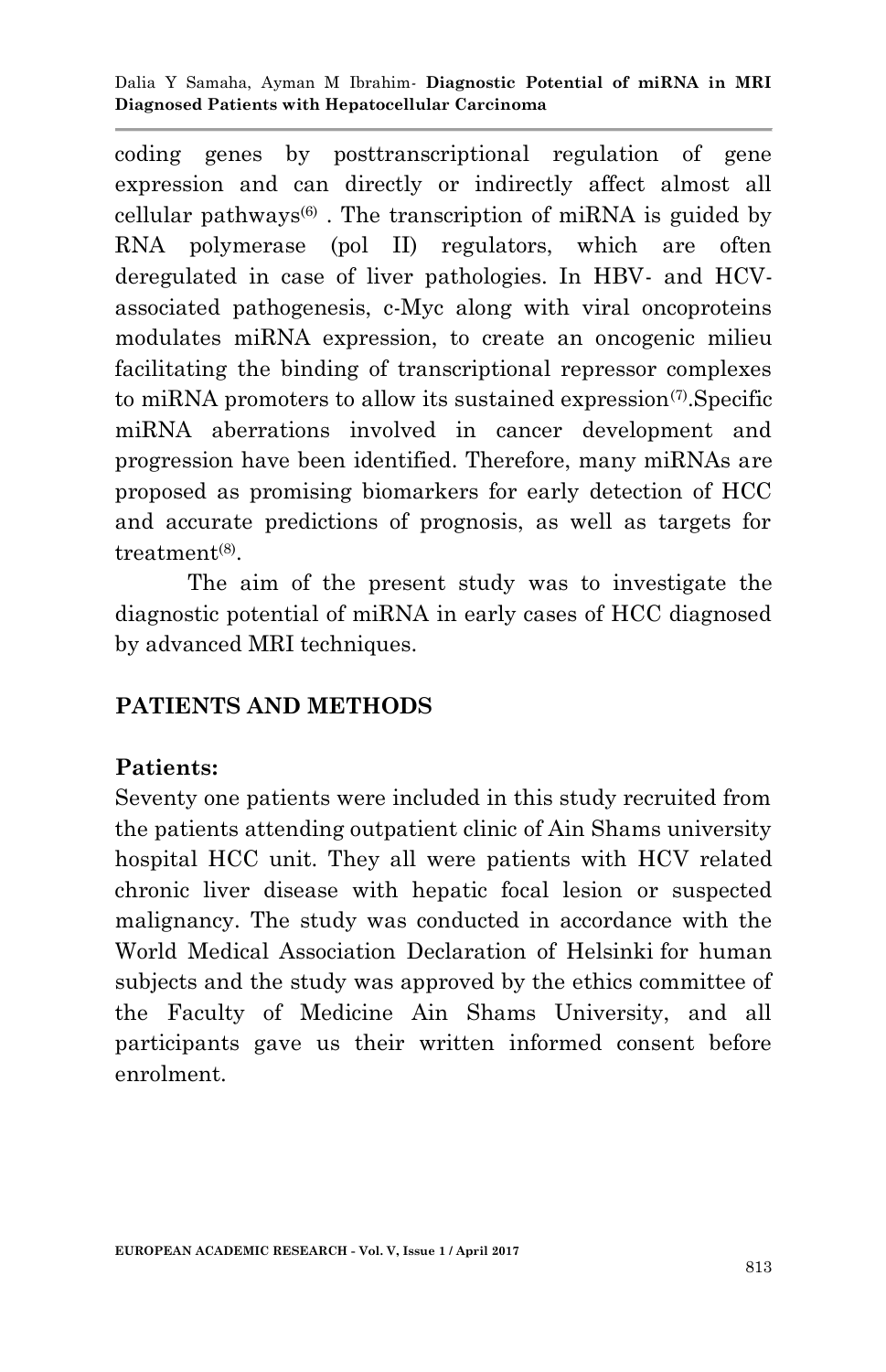### **Methods:**

All the 71 patients were subjected to the routine follow up screening tests done to HCV patients, in addition to CT to improve the sensitivity of the screening.

Laboratory investigations: including liver enzymes AST and ALT, bilirubin and AFP.

Radiological investigations: including ultrasonography of the abdomen and triphasic computed tomography (CT).

# **According to the results the patients were divided into two groups:**

**Group I:** included the patients with laboratory and radiological evidence of HCC (n=26).

**Group II**: included the patients with equivocal hepatic focal  $lesion (n=45)$ .

**MRI examination:** including triphasic contrast enhanced MRI, DWI and PWI were done to the second group to identify and characterize the focal lesion (as it provides better soft tissue contrast and a more accurate depiction of different tissue properties than CT).

MRI examination was done at Ain shams University radiology department using a 1.5 tesla Magnetic Resonance (Philips, Achieva): an 8 channel phased array coil was used for acquisition of liver images.

The study protocol basically included: Axial T1WIs, axial and coronal T2WIs, gradient echo sequences including inphase and outphase sequences, coronal balanced fast field echo sequence (BEFE), axial heavy T2WIs and dynamic multiphase thrive T1WIs acquired before and after a gadolinium contrast agent (Gd-DTPA 0.1 ml/kg – Bayer Schering, Germany).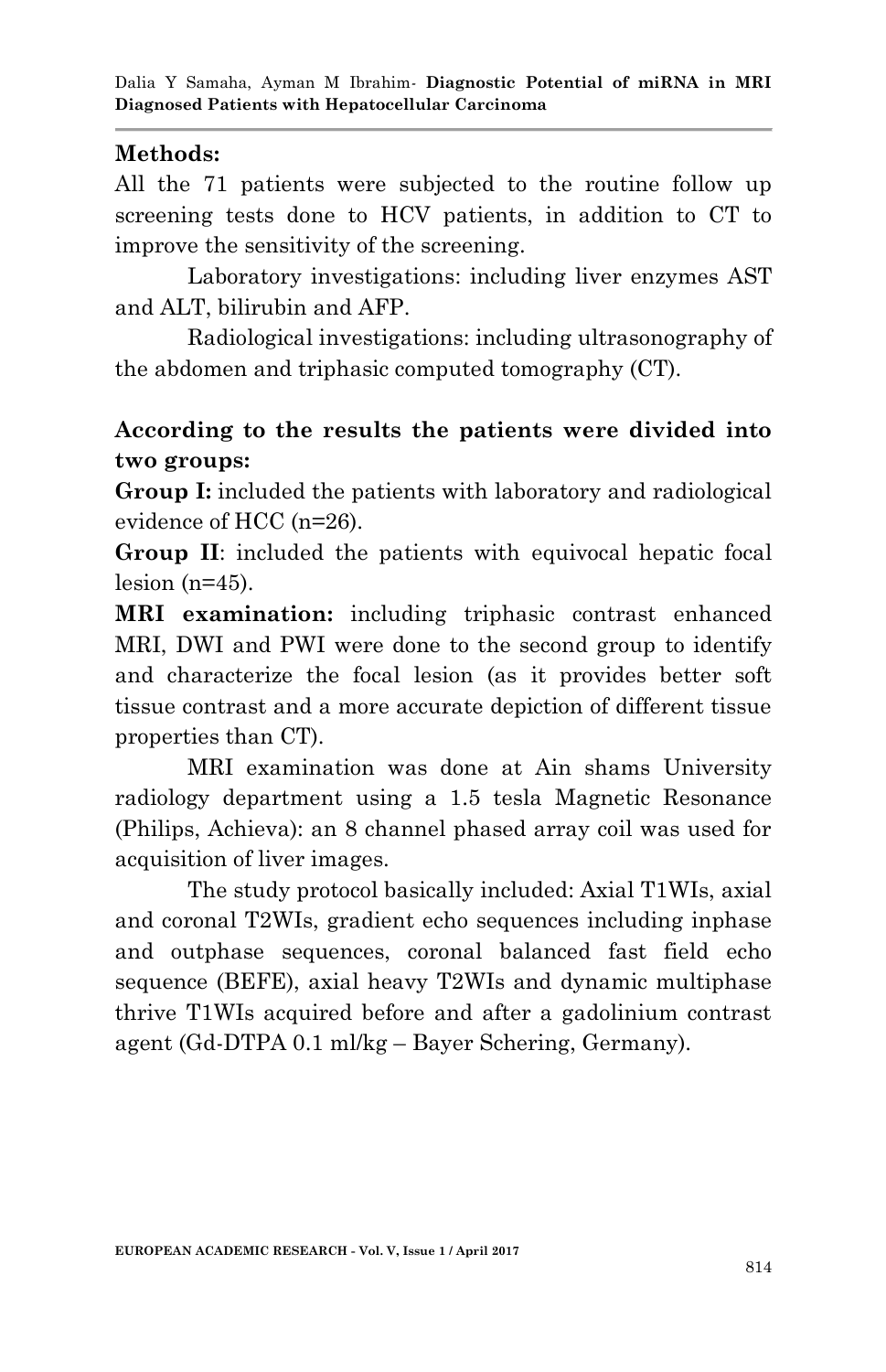

**Figure (1):** A large exophytic HCC displaying hyper intense signal in T2wi.



**Figure (2):** Gadolinium enhanced image showing arterial enhancement of the tumor in the late arterial phase.

Group II of patients was further divided according to MRI examination into:

- a) HCC patients group: included 28 patients diagnosed by MRI examination to be affected by HCC.
- b) Non HCC group: included 17 patients ; 5 of them were dysplastic nodules, 6 were regenerating nodules, 3 were haemangiomas, 1 was fatty spraying and 1 was AV shunt.

The standard reference for diagnosis was either by biopsy or excision and histopathological verification or follow up of the lesion after 3 and/or 6 months.

# **Micro RNA detection:**

Detection of miRNA-122 was done for group II(b)( the group of patients diagnosed by MRI to have HCC. They were 28 patients (19 males, 9 females). Ten age and sex matched apparently healthy subjects were included as a control group.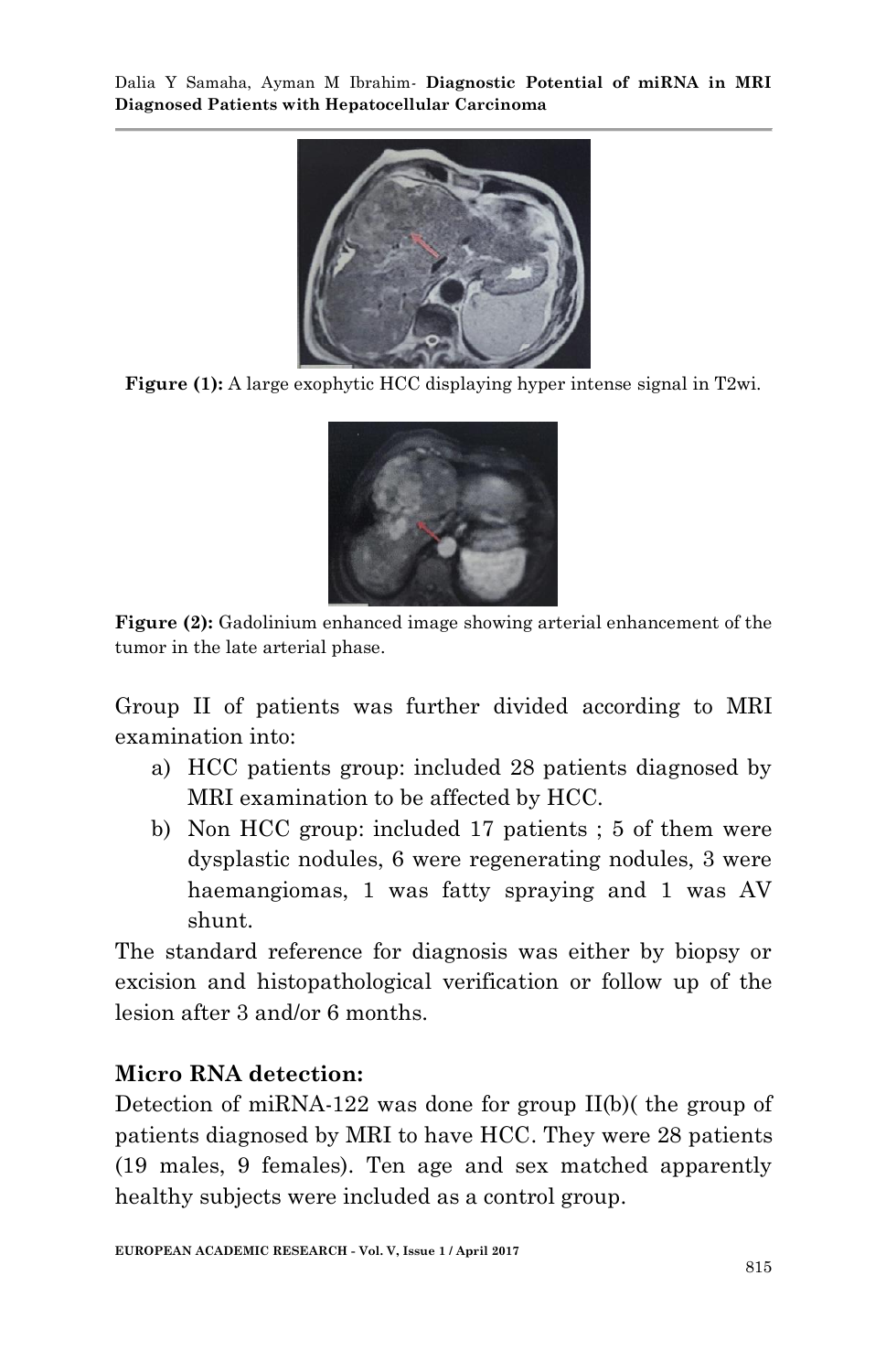#### **Serum preparation and RNA extraction**

Ten milliliters of peripheral blood were collected from patients and controls. Cellular components were removed by centrifugation and the sera were stored at -80 °C until use. RNA was isolated using miRNeasy Mini Kit (Qiagen, Germany). 700 μl of the serum was pipetted into an RNeasy Mini spin column in a 2 ml collection tube and centrifuged at 10,000 rpm for 15 sec at room temperature  $(15-25^{\circ}C)$ , the flow through was discarded and this step was repeated using the remainder of the sample and the flow through was discarded. 500 μl Buffer RPE was pipetted onto the RNeasy Mini spin column, and centrifuged for 15 sec at 10,000 rpm. Another 500 μl Buffer RPE was added to the RNeasy Mini spin column, and centrifuged for 2 min at 10,000 rpm. The RNeasy Mini spin column was transferred to a new 1.5 ml collection tube and 50 μl RNase-free water was pipetted directly onto the RNeasy Mini spin column membrane and centrifuged for 1 min at 10,000 rpm.

### **Real-time quantitative RT-PCR analysis of miRNAs**

A cancer-associated miRNA miR-122 was chosen on the basis of its reported relevance to HCC Koberle et al. (2013)(9) and Xu et al.  $(2012)^{(10)}$ . Small RNA U6 was used as a reference gene for miRNA expression analysis (reference gene is expressed in all cells under normal and patho-physiological conditions). miRNA expression was quantified in real-time quantitative reverse transcription polymerase chain reaction (RT-PCR) systems using TaqMan microRNA assays according to the manufacturer's protocols (Applied Biosystems), which included two steps: RT reaction and TaqMan real-time PCR assay. RT reactions were performed as follows: the reagents were allowed to thaw on ice, in a polypropylene tube the master mix was prepared as follows: for each reaction we pipetted 0.15µL dNTP mix (100 mM total), 1µL RT enzyme ( $50U/L$ ), 1.5 µL 10× RT buffer, 0.19 µL RNase inhibitor(20U/  $\mu$ L) and 4.16  $\mu$ L Nuclease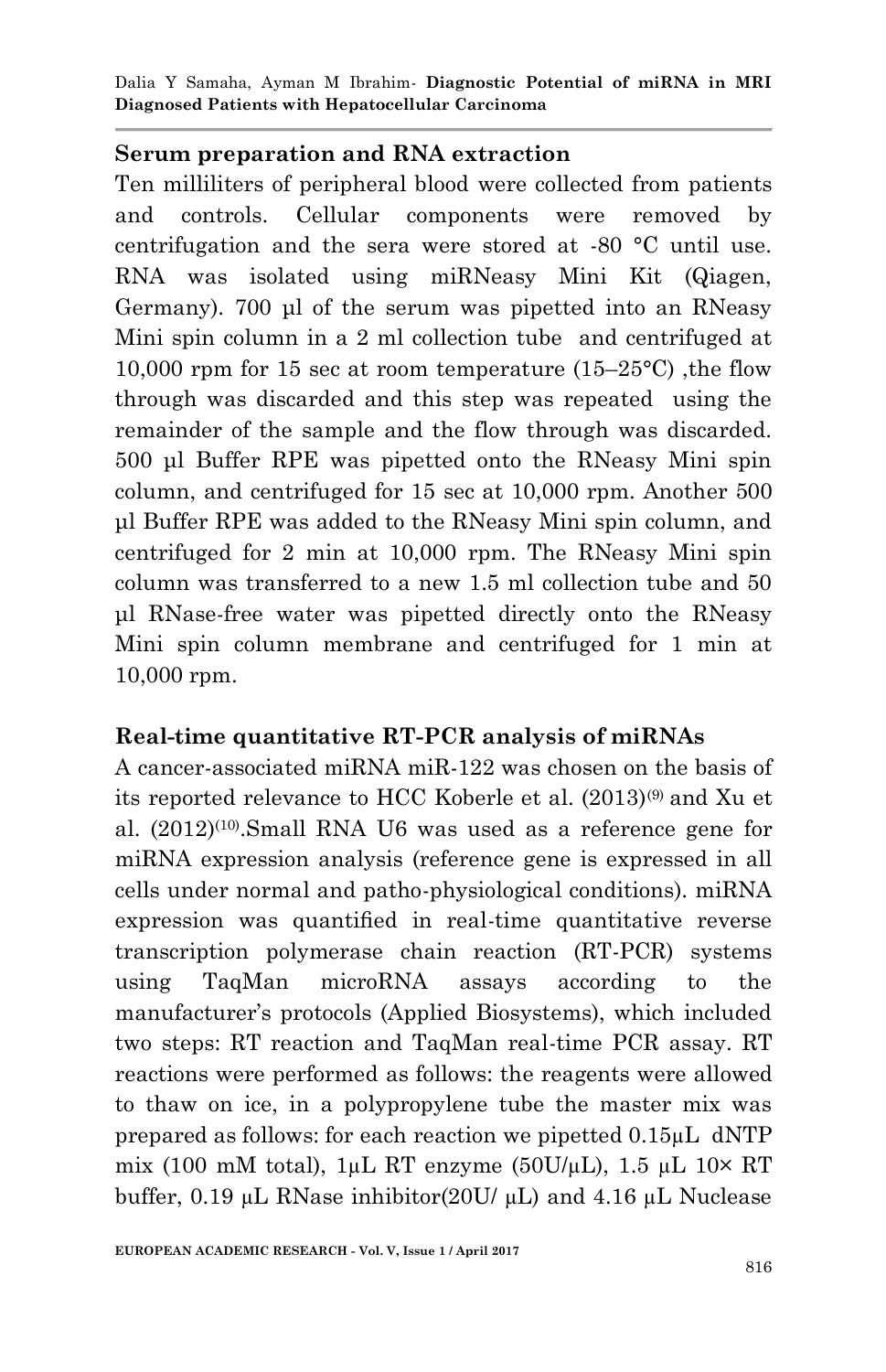free water, then 7 µL of the master mix was transferred into a reaction tube, we then added 5  $\mu$ L RNA and 3  $\mu$ L of the RT 5× TaqMan microRNA primers (Applied Biosystems) , mix gently without vortex. For each sample two reaction tubes were used, in the first one we added specific miR-122 primers and in the second tube we added specific small RNA U6 primers (the first tube is used to amplify miR-122 and the second tube is used to amplify small RNA U6), as microRNA detection is done in the form of relative expression of the target to the reference gene. The reaction mixture was incubated for 30 min at 16°C and 30 min at 42°C, followed by 5 min incubation at 85°C to inactivate the RTase enzyme. RT products were subjected to miRNA expression assay for real-time quantitative PCR, PCR reaction mixture included 2  $\mu$ L of RT product, 1  $\mu$ L of 20× TaqMan microRNA primers (Applied Biosystems) and 10 µL of 2×TaqMan Universal PCR Master Mix (Applied Biosystems). The PCR cycling parameters were 95°C for 15 sec followed by 60°C for 30 sec for 40 cycles. In each PCR run we enter a control sample, the same steps are done for the control (2 tubes one for detection of miR-122 and one for detection of small RNA U6 Real-time quantitative PCR was performed in a Stratagene Real-Time System .The cycle threshold (CT value) was defined as the number of cycles required for the fluorescent signal to cross the threshold in quantitative PCR. The expression of miR-122 is defined as RQ, the RQ is calculated as follows:

> ΔCT(sample)=Target CT(sample)-reference gene CT(sample) ΔCT(control)=Target CT(control)-reference gene CT(control) ΔΔCT= ΔCT(sample)- ΔCT(control)  $RQ=2$ -  $\triangle$ ACT

The results (RQ) of the HCC group were compared to the results of the control group to identify weather miR-122 is over expressed, under expressed, or there is no difference in expression between the two groups. In order to define if there is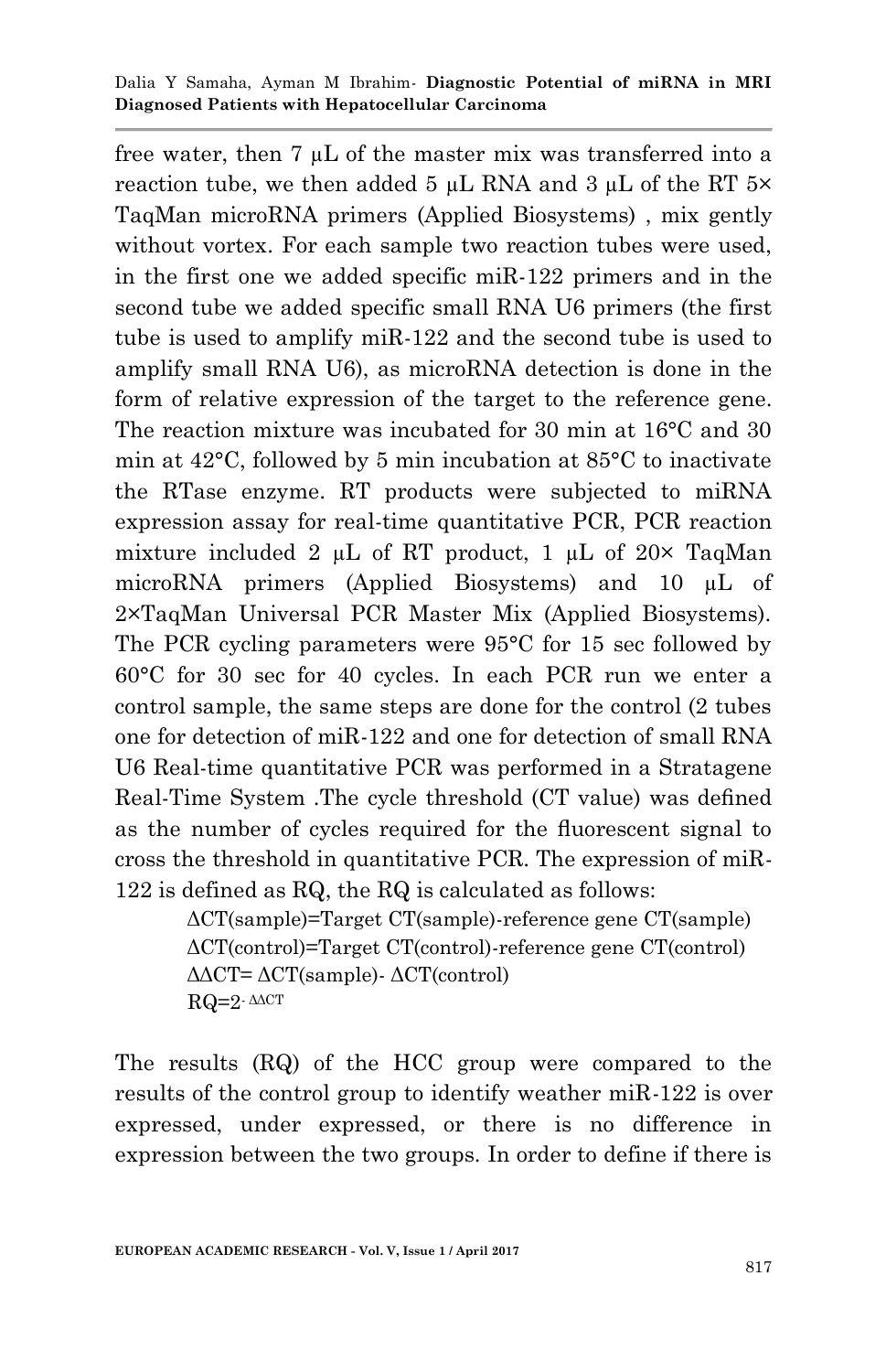significant differential expression in miR-122 level between the two groups, so it can be used in the diagnosis of HCC.



**Figure (3):** qPCR amplification curve showing the threshold cycle (CT) of different samples.The green curve (the first one from the left side) has the lowest CT as it was the first sample to cross the threshold line which indicates that this sample has the highest concentration of the target (miR-122),and the pink curve (the first one from the right side) has the highest CT as it was the last sample to cross the threshold line which indicates that this sample has the lowest concentration of the target.



**Figure (4)**: Gene expression plot showing the RQ of miR-122 in different samples.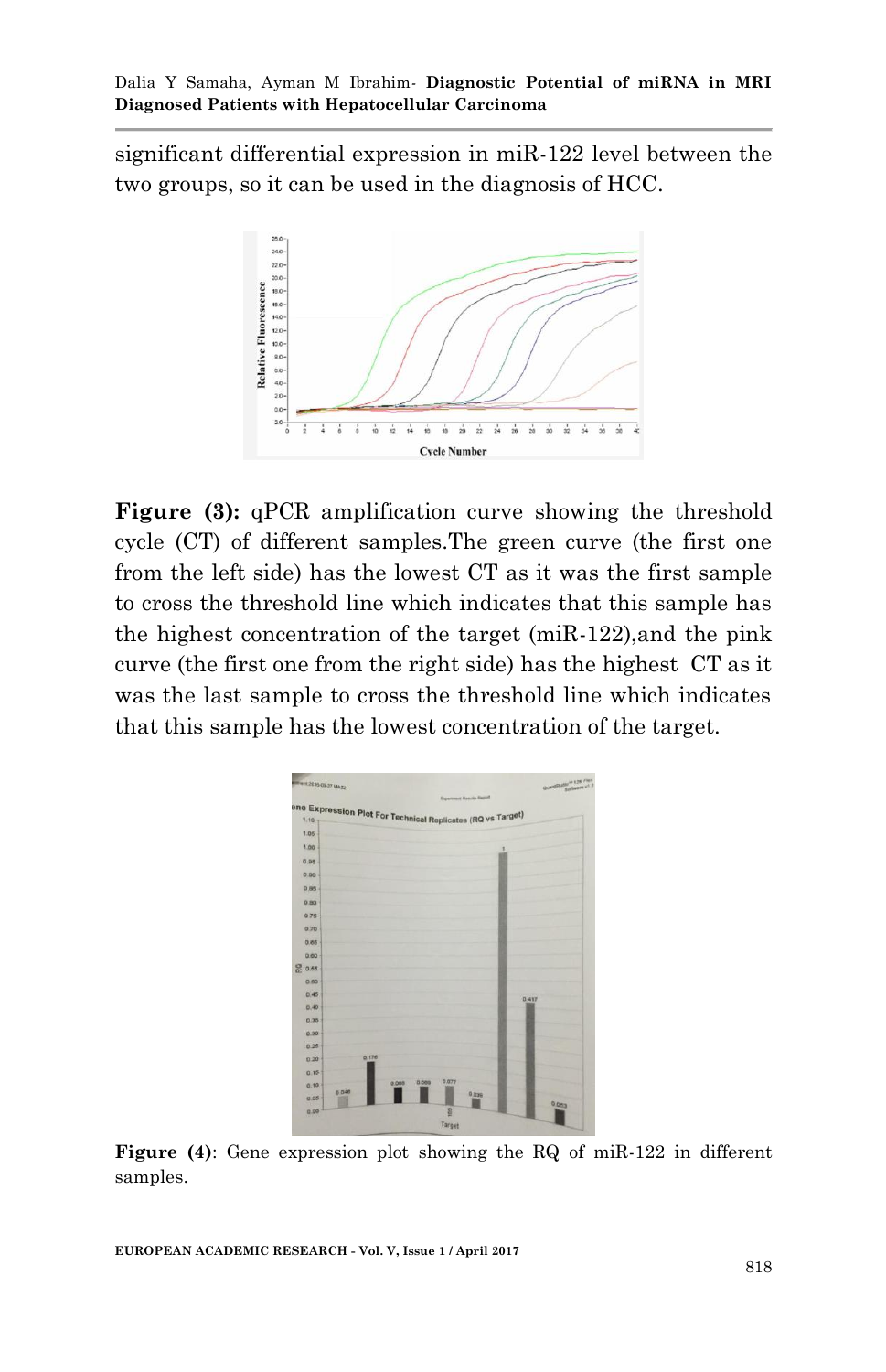# **Statistical Analysis:**

Data were analyzed using Statistical Program for Social Science (SPSS) version 20.0. Quantitative data were expressed as mean  $\pm$  standard deviation (SD). Qualitative data were expressed as frequency and percentage.

The following tests were done:

- Independent-samples t-test of significance was used when comparing between two means.
- Probability (P-value):
- 1. P-value <0.05 was considered significant.
- 2. P-value <0.001 was considered as highly significant.
- 3. P-value >0.05 was considered insignificant.
- Calculation of sensitivity, specificity, positive and negative predictive values.

# **RESULTS**

# **Patients characteristics**

A total of 38 participants including 28 HCC patients (diagnosed by MRI) and 10 normal control subjects were recruited in this study (Table 1).The age median in the control and HCC group was 49 and 53 years respectively. The sex distribution was 7 males and 3 females in the control group, 19 male and 9 females in the HCC group. There were no significant differences of age and sex between patients and controls.

On the other hand, the patients and the control group had statistically significant different laboratory results for AST, ALT and bilirubin with the HCC group being higher  $(P<0.05)$ (Table 2).

HCC patients produced a wide range of AFP values from normal to 1,197 ng/ml, mean  $\pm SD$  (63 $\pm 239$ ). Normal AFP level up to 10 ng/ml is present as many as  $18\%$  (n=5) of patients, AFP level between 10 and 20 ng/ml in  $7\frac{m}{2}$  of patients and AFP $>20$  ng/ml in 75% $(n=21)$  of patients with 10.7% $(n=3)$  of patients having AFP>400 ng/ml. While in the control group ,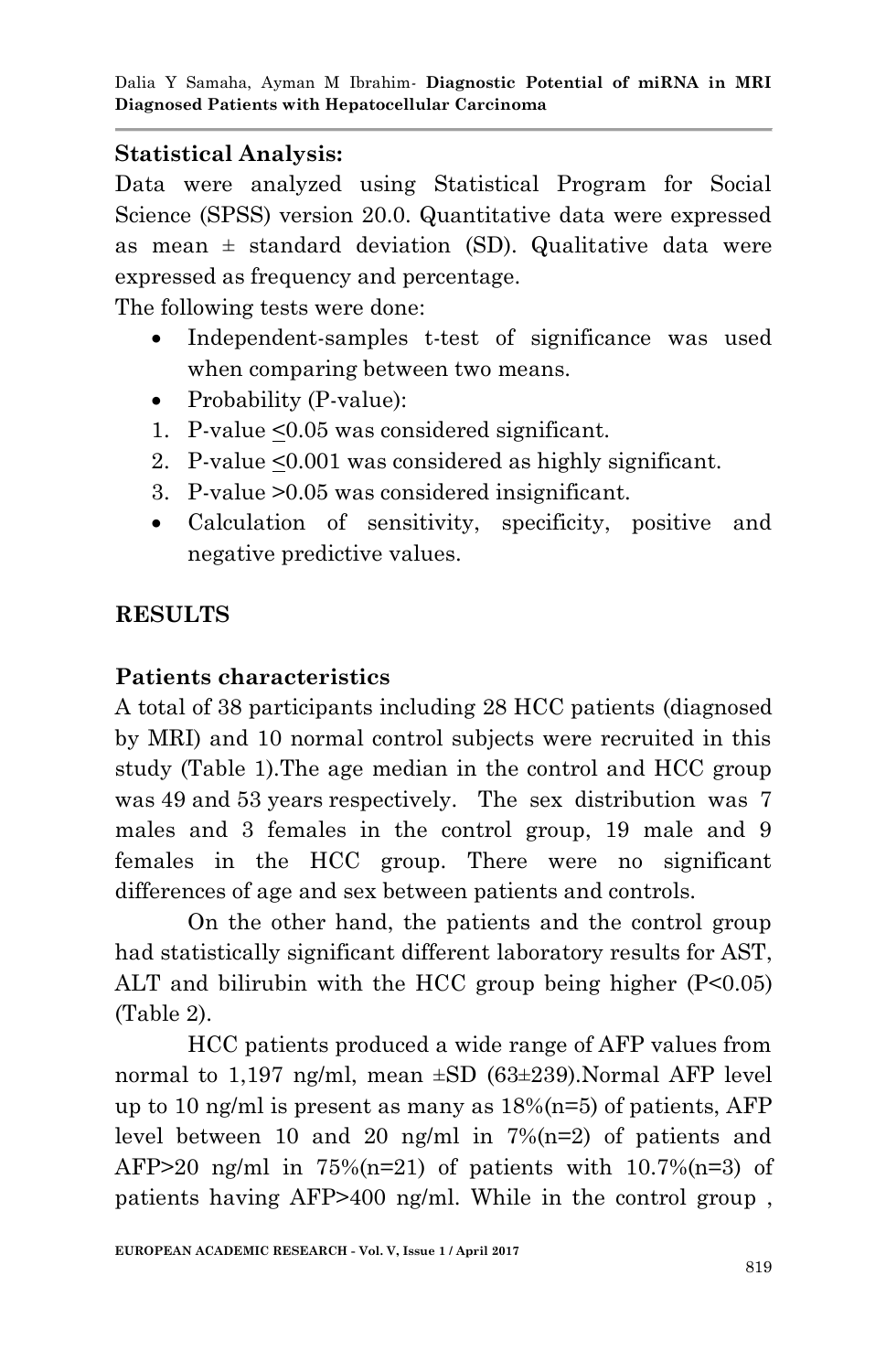AFP mean $\pm$ SD was (4 $\pm$ 1.3), with highly statistically significant difference between the two groups (P<0.001) (Table 2&Figure 4).

|                 | Control<br>$n=10$ | <b>HCC</b><br>$n=28$ |
|-----------------|-------------------|----------------------|
| Age, median, y  | 49                | 53                   |
| Men, $n$ $(\%)$ | 7(70%)            | 19 (67%)             |

**Table (1):** Age and sex distribution of the participants

|                   | Control        | <b>HCC</b>  | t-test | P value |
|-------------------|----------------|-------------|--------|---------|
|                   | $n=10$         | $n=28$      |        |         |
| AST (U/L)         | $17\pm3$       | $47\pm5$    | 2.91   | < 0.05  |
| ALT (U/L)         | $21\pm4$       | $53 + 4$    | 2.71   | < 0.05  |
| Bilirubin (mg/dl) | $0.4 \pm 0.15$ | $1.8 + 0.4$ | 2.82   | < 0.05  |
| AFP               | $4\pm1.3$      | $63 + 239$  | 7.60   | < 0.001 |

**Table (2):** Laboratory findings of patients and controls.



Figure (4): Bar graph comparing the mean of AFP values in the control and the HCC groups.

### *Identification of HCC associated miRNA in serum*:

The goal of the present study was to explore the potential use of serum miRNA as biomarkers for HCC. RT-qPCR assay was done to quantify miR-122 in serum among patients and controls. The patients in the present study were diagnosed as HCC patients using advanced MRI techniques after failure of the conventional methods (US &CT) to reach a definitive diagnosis.

**EUROPEAN ACADEMIC RESEARCH - Vol. V, Issue 1 / April 2017** Mean expression level of miR-122 (RQ mean) in HCC group was  $(1.327\pm0.415)$  and in control group was  $(0.149\pm0.076)$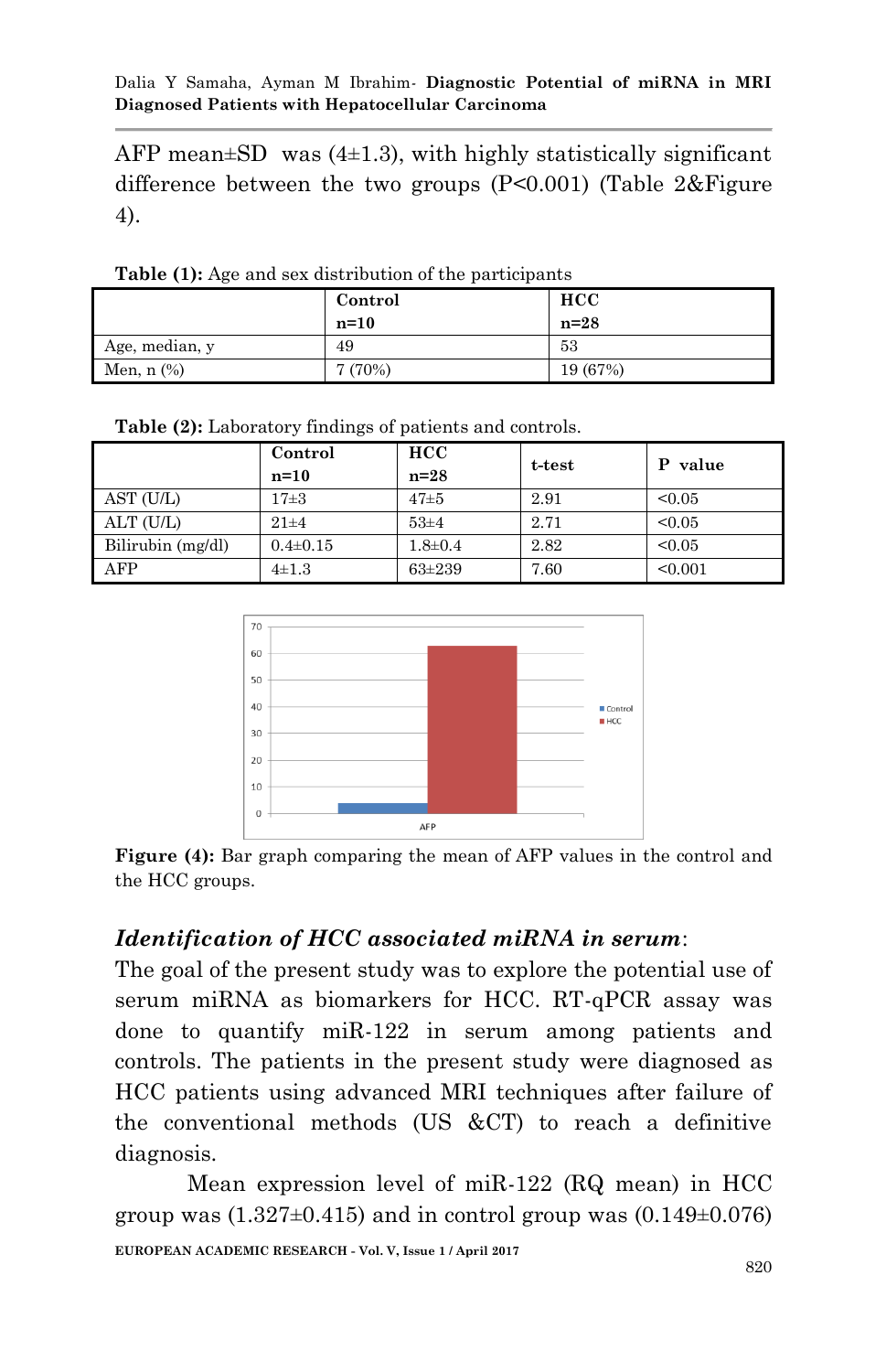with highly statistical significant difference between the two groups (P<0.001) (Table 3).

**Table (3):** Comparison of miR-122 expression levels in control group versus HCC patients.

|               | Control           | $_{\rm HCC}$      | t-test | P-value |
|---------------|-------------------|-------------------|--------|---------|
| $miR-122(RQ)$ | $0.149 \pm 0.076$ | $1.327 \pm 0.415$ | 4.612  | < 0.001 |



**Figure (5):** Bar graph comparing the mean of miR-122 RQ values in the control and the HCC groups.

The sensitivity and specificity of AFP and miR-122 as regards diagnosing HCC were calculated and the results denoted that AFP sensitivity (true positive rate) was 82% and specificity (true negative rate) was 100%, while miR-122 sensitivity was 100% and specificity was 100%.The positive predictive value (probability that the disease is present when the test is positive) of both parameters was 100%,while the negative predictive value (probability that the disease is not present when the test is negative) of AFP was 66.67% and of miR-122 was 100%.Table (4).

| <b>Table (4):</b> comparing the sensitivity, specificity, positive predictive value and |  |
|-----------------------------------------------------------------------------------------|--|
| negative predictive value of AFP and miR-122 in diagnosing HCC.                         |  |

|                               | <b>AFP</b> | $miR-122$ |
|-------------------------------|------------|-----------|
| Sensitivity                   | 82%        | 100%      |
| <b>Specificity</b>            | 100%       | 100%      |
| Positive predictive value     | 100%       | 100%      |
| predictive<br><b>Negative</b> | 66.67%     | 100%      |
| value                         |            |           |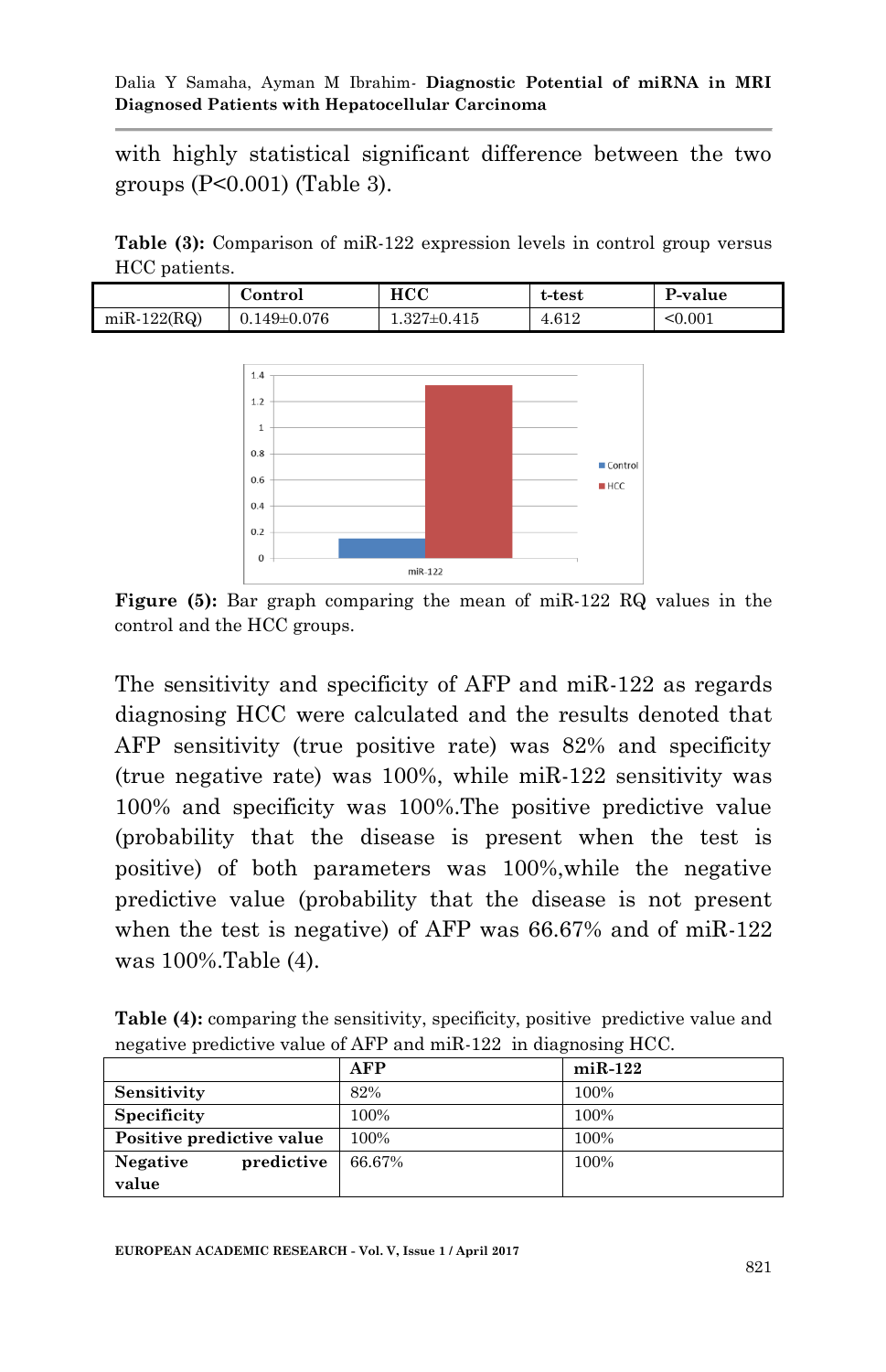# **DISCUSSION**

MicroRNAs (miRNAs) are evolutionary conserved small noncoding RNAs that regulate gene expression by mediating posttranscriptional silencing of target genes. Since miRNAs are involved in fine-tuning of physiological responses, they have become of interest for diagnosis and therapy of a number of diseases. Moreover, the role of dysregulated miRNAs in maintaining the malignant phenotype has profound implications for cancer therapy <sup>(11)</sup>.

Hepatocellular cancer (HCC) is a primary malignancy arising within the liver. This disease is the third most common cause of cancer deaths in men worldwide. The incidence and mortality of HCC are increasing in many countries <sup>(12)</sup>. There is now mounting evidence indicating that specific miRNAs may act as oncogenes or tumor suppressors by directly or indirectly controlling the expression of key proteins involved in hepatocarcinogenesis<sup>(13)</sup>. Hence, further validation of potential important miRNAs involved in initiation, progression, and metastasis provides valuable insight for the diagnosis and therapy of patients with  $HCC<sup>(14)</sup>$ .

Serum α-fetoprotein (AFP) has been used as a diagnostic biomarker of hepatocellular carcinoma, however the sensitivity and specificity of detection are poor. Approximately 20% of HCC patients with low AFP level are poorly diagnosed (15) .

In the present study, measuring the level of AFP revealed that HCC patients produced a wide range of AFP values from normal levels up to  $1,197$  ng/ml, mean  $\pm SD$  $(63\pm239)$ . Normal AFP level up to 10 ng/ml is present as many as 18%(n=5) of patients, AFP level between 10 and 20 ng/ml in  $7\%$ (n=2) of patients and AFP>20 ng/ml in  $75\%$ (n=21) of patients with 10.7%(n=3) of patients having AFP>400 ng/ml. While in the control group, AFP mean $\pm SD$  was  $(4\pm 1.3)$ , with highly statistically significant difference between the two groups  $(P<0.001)$ . This is in accordance with Motawi et al.  $(2015)^{(16)}$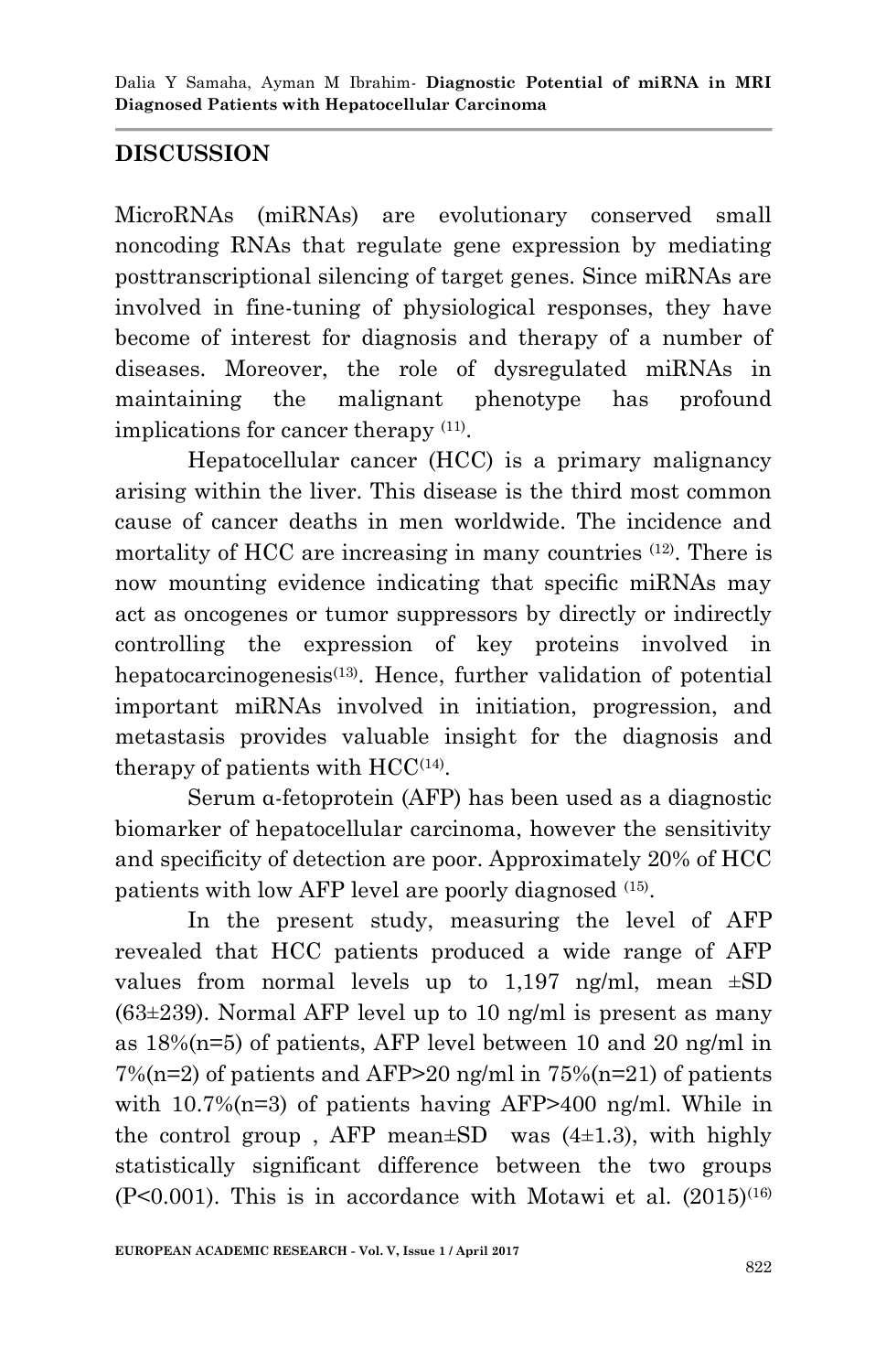who found that nearly one third of early HCC patients are missed by AFP analysis and that it is also elevated in patients with chronic hepatitis and cirrhosis, which decreases its sensitivity and specificity in diagnosing HCC.

In the present study, we measured the level of miR-122 in the serum of patients undergoing RF procedure for treatment of hepatocellular carcinoma. We found that the level of miR-122 was statistically significantly higher in patients than in control group ( $P \le 0.001$ ).

This is in accordance with the results stated by Hung et al. $(2016)^{(13)}$  who found that miR-122 and let-7b, were upregulated in the serum of HBV-related early HCC patients, also Xu et al.  $(2011)^{(17)}$  found that serum miR-21, miR-122, and miR-223 were significantly elevated in patients with HCC compared with healthy controls, however they stated that since the significantly higher levels of serum miR-21 and miR-223 have been reported in patients with other types of human cancer compared with healthy controls, they may not be specific markers for HCC, nevertheless, miR-122 has been shown to be liver-specific.

Another study found that the levels of miR-122 in serum samples from HCC patients were significantly higher than healthy subjects and its level was significantly reduced in the post-operative serum samples when compared to the preoperative samples $(18)$ .

MiR-122 not only is evolutionary conserved across species but also was identified as the most abundant liver specific miRNA constituting 70% of total hepatic miRNAs while cloning small RNAs from different tissues in mice<sup>(19)</sup>. miR-122 facilitates replication and translation of hepatitis C viral RNA and positively regulates cholesterol and triglyceride level<sup>(18)</sup>. For example, miR-122 binds to the 5' noncoding region of hepatitis C virus RNA, a highly conserved region in all six HCV genotypes, suggesting that miR-122 is an essential element of the HCV replication-adaptation to the liver. It has been shown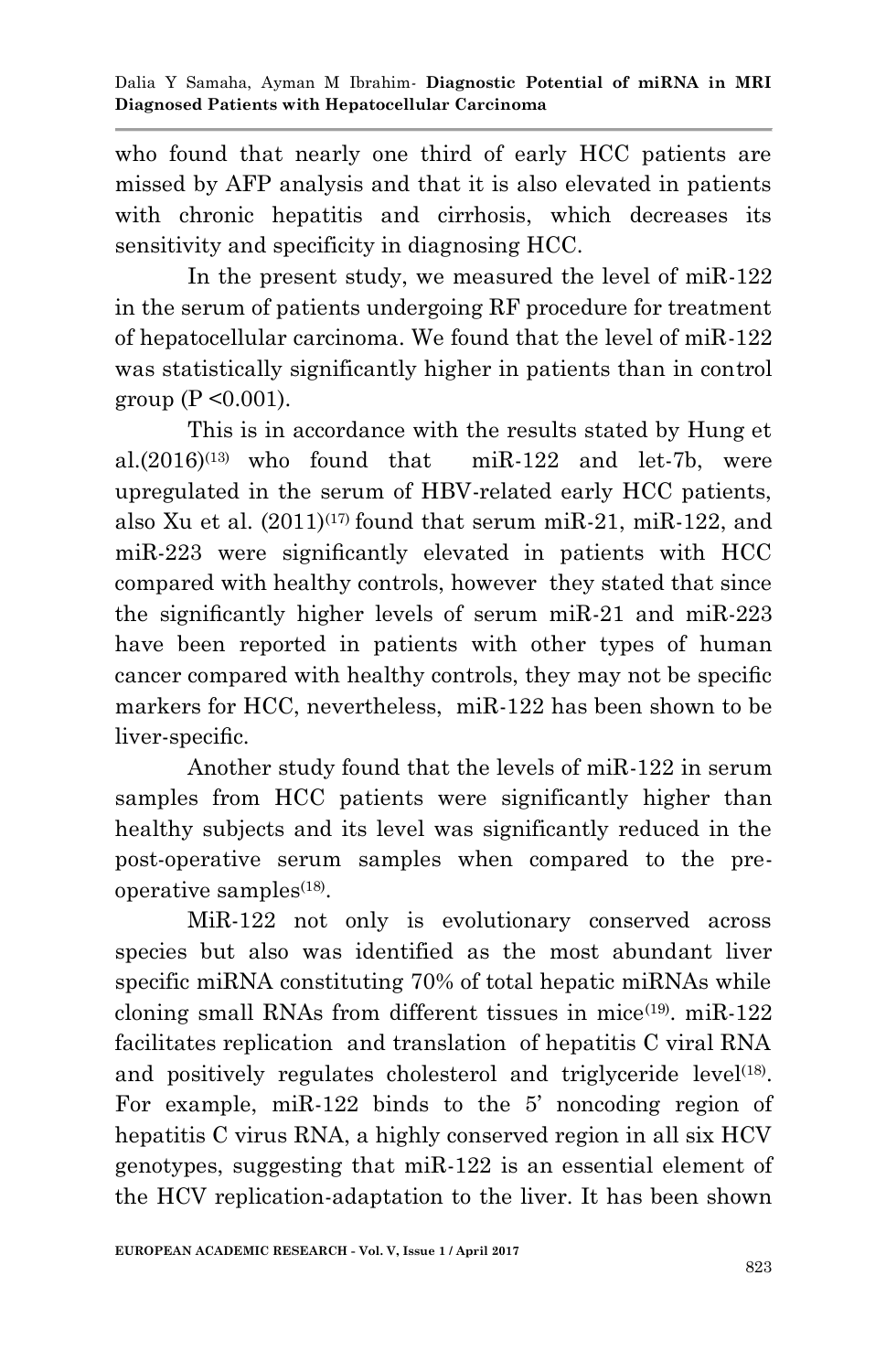that functional inactivation of miR-122 leads to 80% reduction of HCV RNA replication, suggesting that loss of miR-122 in HCC may increase resistance of cancer cells to HCV replication. On the other hand, down-regulation of miR-122 was detected in more than 70% of HCC patients in a study done by Gramantier et al.  $(2007)^{(20)}$ . It was shown that the level of miR-122 expression increases in the mouse liver throughout development, to reach the maximum just before birth. Thus, the loss of expression of miR-122 of HCC cells may represent either a differentiation reversion or a block to a less differentiated status of liver cells. In our study, it appears contrary and unexpected that the levels of miR-122 are elevated in serum of HCC patients. Other results showed that the elevated serum miR-122 is presented not only in HBV patients with HCC but also in HBV patients without HCC, suggesting that the elevated miR-122 in the serum of patients may also reflect liver injury(21) . Hepatocytes contain abundant miR-122 and damage of hepatocytes caused by inflammation due to virus infection or cancer would be expected to release significant amount of this miRNA into the circulation. Because serum miRNAs have been shown to be very stable<sup>(22)</sup>, miRNAs leaked from damaged hepatocytes would accumulate in blood to a high level. This might explain why miR-122 is down-regulated in HCC tissues but elevated in serum of HBV patients without or with HCC<sup>(17)</sup>. miR-122 is suggested to play a bivalent role in hepatocarcinogenesis of HCV and non-HCV etiology<sup>(23)</sup>.

Comparing the results of measuring AFP and miR-122,it was found that AFP was normal in 18% of HCC patients while miR-122 was elevated in 100% of patients, in other words AFP sensitivity was 82% and specificity was 100%, while miR-122 sensitivity was 100% and specificity was 100%. This is in accordance with the recommendation of the American association for the study of liver diseases that AFP should not be used as a sole marker for HCC screening<sup>(24)</sup>. In addition, the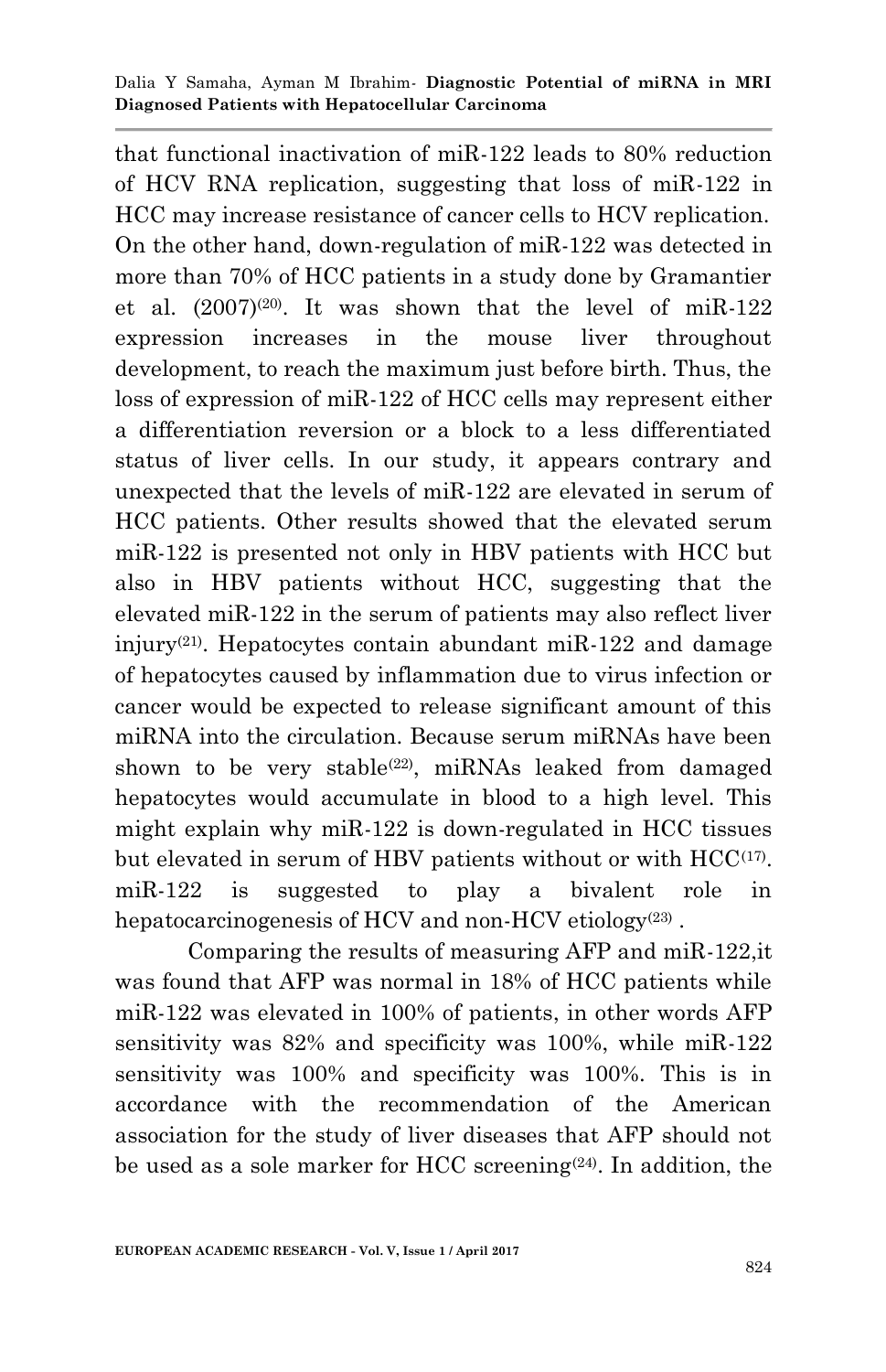negative predictive value of AFP was only 66.67% while it was 100% for miR-122.

In conclusion, serum miR-122 might serve as a novel and potential biomarker for detection of HCC .Our data serves as a basis for further investigation, preferably in large prospective studies before miR-122 can be used as a noninvasive screening tool for HCC in routine clinical practice.

### **REFERENCES**

- **1. Thurnherr T, Mah W, Lei Z, Jin Y, Rozen S and Lee C (2016):** Differentially Expressed miRNAs in Hepatocellular Carcinoma Target Genes in the Genetic Information Processing and MetabolismPathways.
- **2. Digumarthy S, Sahani D and Saini S (2005):**MRI in detection of hepatocellular carcinoma (HCC). Cancer Imag;5(1):20-24.
- **3. He S, Zhang D and Wei C(2015):** MicroRNAs as biomarkers for hepatocellular carcinoma diagnosis and prognosis .Clin Res Hepatol Gastroenterol;39(4):426-434.
- **4. Bruix J and Sherman M (2011):** American Association for the study of Liver Diseases. Management of hepatocellular carcinoma: an update. Hepatology;53(3): 1020-1022.
- **5. Bachir T, Scoot J and Cristina H (2013):** Hepatocellular carcinoma: perfusion quantification with dynamic contrast enhanced MRI. AJR;201:795-800.
- **6. Song JL, Nigam P, Tektas SS and Selva E (2015):**  microRNA regulation of Wnt Signaling Pathways in Development and Disease. Cell Signal; 27(7):1380-1391.
- **7. Sidhu K, Kapoor N, Pandey V and Kumar V (2015):** The "macro" world of microRNAs in hepatocellular carcinoma. Front Oncol; https://doi.org/10.3389/fonc.2015.00068.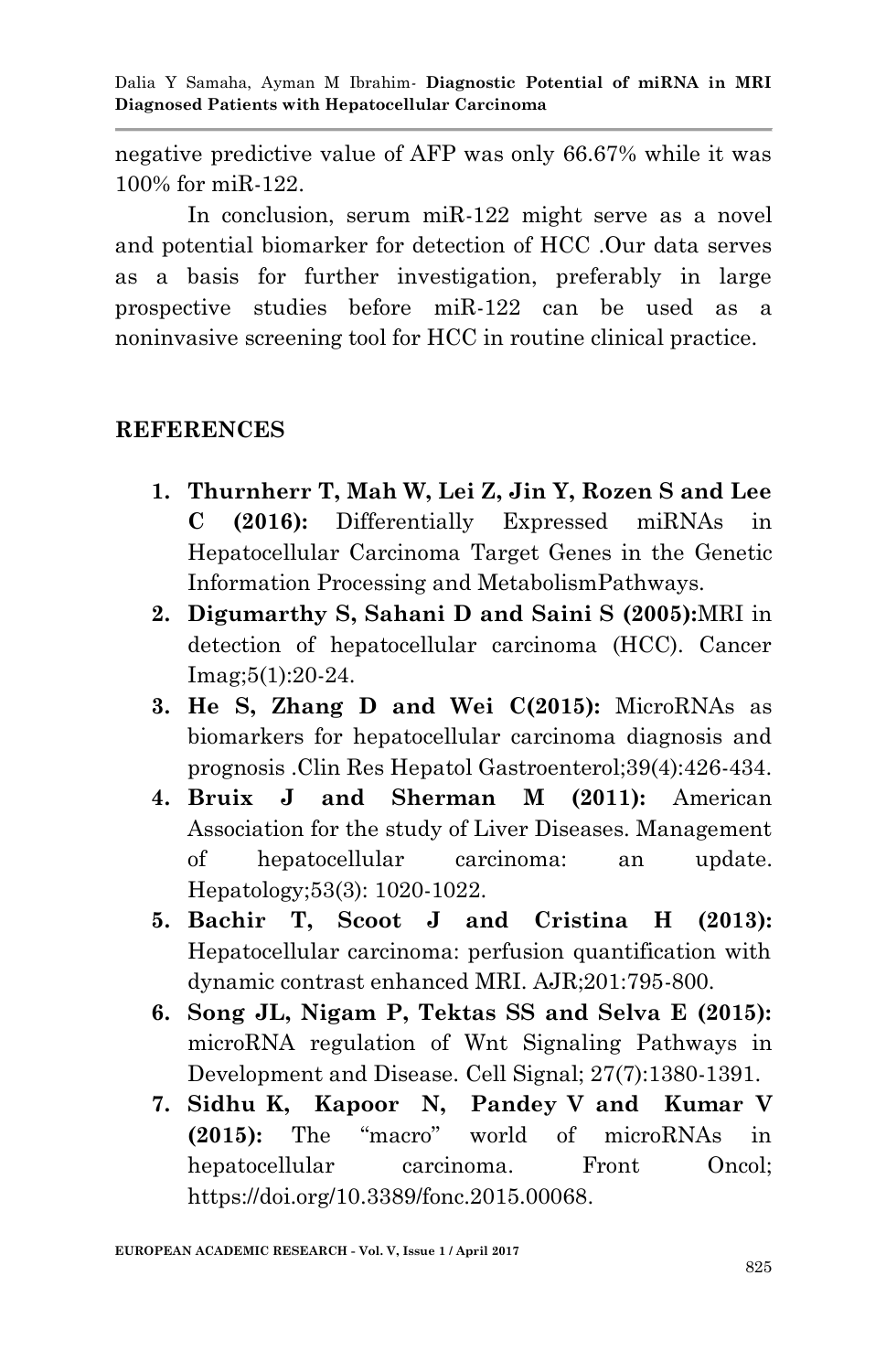- **8. [Shi](https://www.ncbi.nlm.nih.gov/pubmed/?term=Shi%20KQ%5BAuthor%5D&cauthor=true&cauthor_uid=26231037) K, [Zhuo Lin](https://www.ncbi.nlm.nih.gov/pubmed/?term=Lin%20Z%5BAuthor%5D&cauthor=true&cauthor_uid=26231037) Z, [Chen](https://www.ncbi.nlm.nih.gov/pubmed/?term=Chen%20XJ%5BAuthor%5D&cauthor=true&cauthor_uid=26231037) X, [Song](https://www.ncbi.nlm.nih.gov/pubmed/?term=Song%20M%5BAuthor%5D&cauthor=true&cauthor_uid=26231037) M, [Wang](https://www.ncbi.nlm.nih.gov/pubmed/?term=Wang%20YQ%5BAuthor%5D&cauthor=true&cauthor_uid=26231037) Y, [Cai](https://www.ncbi.nlm.nih.gov/pubmed/?term=Cai%20YJ%5BAuthor%5D&cauthor=true&cauthor_uid=26231037) Y, [Yang](https://www.ncbi.nlm.nih.gov/pubmed/?term=Yang%20NB%5BAuthor%5D&cauthor=true&cauthor_uid=26231037) N, [Zheng](https://www.ncbi.nlm.nih.gov/pubmed/?term=Zheng%20MH%5BAuthor%5D&cauthor=true&cauthor_uid=26231037) M, [Dong](https://www.ncbi.nlm.nih.gov/pubmed/?term=Dong%20JZ%5BAuthor%5D&cauthor=true&cauthor_uid=26231037) J, [Zhang](https://www.ncbi.nlm.nih.gov/pubmed/?term=Zhang%20L%5BAuthor%5D&cauthor=true&cauthor_uid=26231037) L, and [Chen](https://www.ncbi.nlm.nih.gov/pubmed/?term=Chen%20YP%5BAuthor%5D&cauthor=true&cauthor_uid=26231037) Y (2015):** Hepatocellular carcinoma associated microRNA expression signature: integrated bioinformatics analysis, experimental validation and clinical significance. Oncotarget; 6(28):254-259.
- **9. Koberle V, Kronenberger B and Pleli T (2013):**  Serum microRNA-1 and microRNA-122 are prognostic markers in patients with hepatocellular carcinoma. Eur J Cancer; 49:3442–3449.
- **10. Xu J, Zhu X and Wu L (2012):** MicroRNA-122 suppresses cell proliferation and induces cell apoptosis in hepatocellular carcinoma by directly targeting Wnt/bcatenin pathway. Liver Int;32:752–60
- **11. [Borel](http://www.sciencedirect.com/science/article/pii/S0168827812000840) F, [Konstantinova](http://www.sciencedirect.com/science/article/pii/S0168827812000840) P and [Jansen](http://www.sciencedirect.com/science/article/pii/S0168827812000840) P (2012):** Diagnostic and therapeutic potential of miRNA signatures in patients with hepatocellular carcinoma. J Hepatol; 56(6):1371-1383.
- **12. [Braconi](https://www.ncbi.nlm.nih.gov/pubmed/?term=Braconi%20C%5BAuthor%5D&cauthor=true&cauthor_uid=22082761) C, [Henry](https://www.ncbi.nlm.nih.gov/pubmed/?term=Henry%20JC%5BAuthor%5D&cauthor=true&cauthor_uid=22082761) J, [Kogure](https://www.ncbi.nlm.nih.gov/pubmed/?term=Kogure%20T%5BAuthor%5D&cauthor=true&cauthor_uid=22082761) T, [Schmittgen](https://www.ncbi.nlm.nih.gov/pubmed/?term=Schmittgen%20T%5BAuthor%5D&cauthor=true&cauthor_uid=22082761) T and [Patel](https://www.ncbi.nlm.nih.gov/pubmed/?term=Patel%20T%5BAuthor%5D&cauthor=true&cauthor_uid=22082761) T (2011):** The Role of MicroRNAs in Human Liver Cancers. [Semin Oncol; 38\(6\): 752](https://www.ncbi.nlm.nih.gov/entrez/eutils/elink.fcgi?dbfrom=pubmed&retmode=ref&cmd=prlinks&id=22082761)–763.
- **13. Hung C, Hu T, Lu S, Kuo F, Chen C, Wang J, Huang C, Lee C, Lin C, Yen Y and Chiu Y (2016):**  Circulating microRNAs as biomarkers for diagnosis of early hepatocellular carcinoma associated with hepatitis B virus. Int J Cancer; 138: 714–720.
- **14. [Jin](https://www.ncbi.nlm.nih.gov/pubmed/?term=Jin%20H%5BAuthor%5D&cauthor=true&cauthor_uid=27330307) H, [Yu](https://www.ncbi.nlm.nih.gov/pubmed/?term=Yu%20M%5BAuthor%5D&cauthor=true&cauthor_uid=27330307) M, [Lin](https://www.ncbi.nlm.nih.gov/pubmed/?term=Lin%20Y%5BAuthor%5D&cauthor=true&cauthor_uid=27330307) Y, [Hou](https://www.ncbi.nlm.nih.gov/pubmed/?term=Hou%20B%5BAuthor%5D&cauthor=true&cauthor_uid=27330307) B, [Wu](https://www.ncbi.nlm.nih.gov/pubmed/?term=Wu%20Z%5BAuthor%5D&cauthor=true&cauthor_uid=27330307) Z, [Li](https://www.ncbi.nlm.nih.gov/pubmed/?term=Li%20Z%5BAuthor%5D&cauthor=true&cauthor_uid=27330307) Z, and [Sun](https://www.ncbi.nlm.nih.gov/pubmed/?term=Sun%20J%5BAuthor%5D&cauthor=true&cauthor_uid=27330307) J (2016):** MiR-502-3P suppresses cell proliferation, migration, and invasion in hepatocellular carcinoma by targeting *SET*[.Onco Targets Ther](https://www.ncbi.nlm.nih.gov/pmc/articles/PMC4898420/) ; 9: 3281–3289.
- **15. Zhang S, Zhu L, Liu H, Liu S and Zhao N (2016):** Over-Expressions of Serum miR-182-5p, miR-363-3p, and miR-378a-3p serve as Biomarkers in Hepatocellular Carcinoma. Mol Biol 5:154. doi: 10.4172/2168- 9547.1000154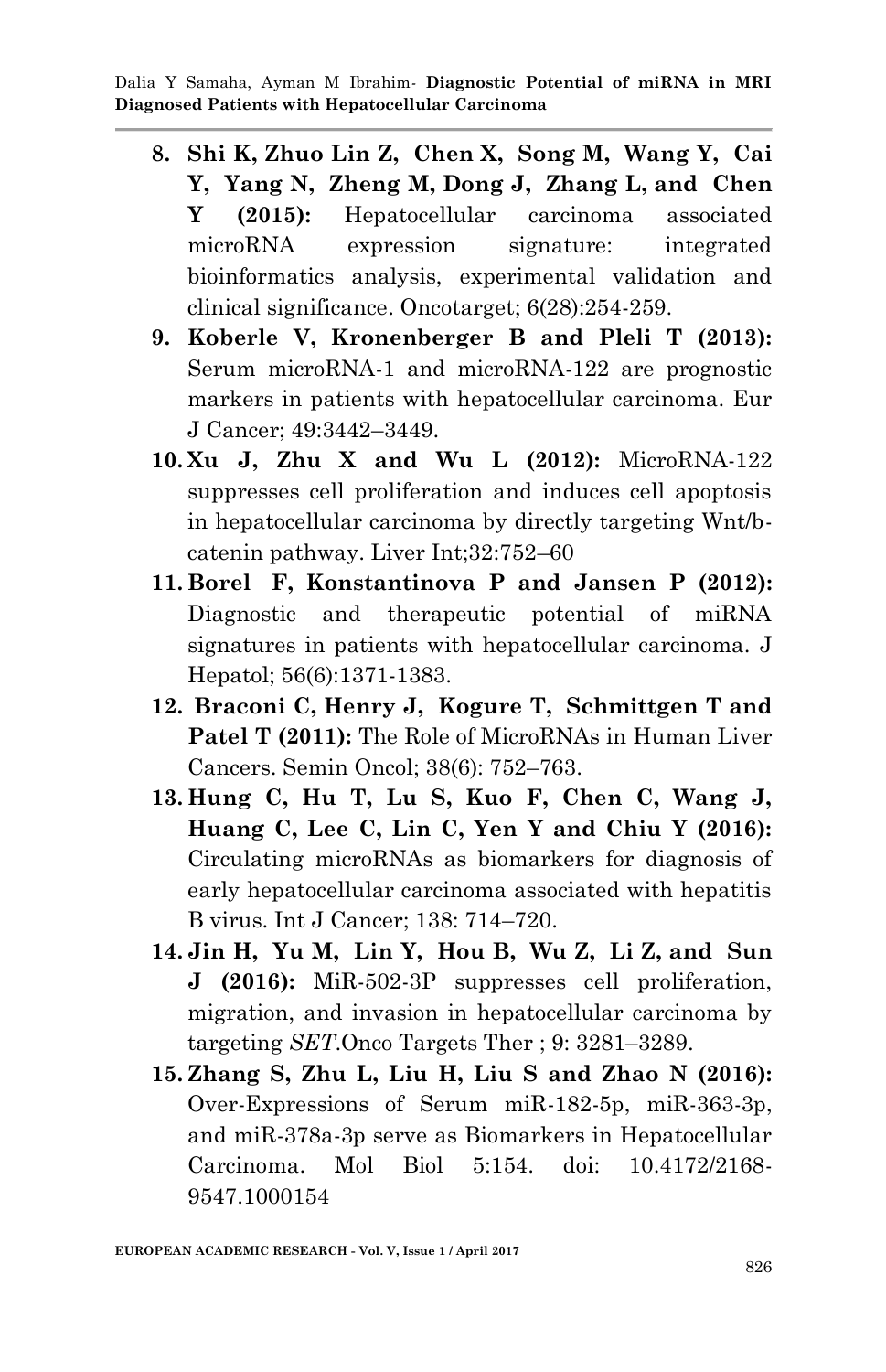- **16. Motawi TK, Shaker OG, El-Maraghy SA and Senousy MA (2015):** Serum MicroRNAs as Potential Biomarkers for Early Diagnosis of Hepatitis C Virus-Related Hepatocellular Carcinoma in Egyptian Patients. PLoS ONE 10(9): e0137706.
- **17. Xu J, Wu C, Che X, Wang L, Yu D, Zhang T, Huang L, Li H, Tan W, Wang C, and Lin D (2011):** Circulating MicroRNAs, miR-21, miR-122, andmiR-223, in Patients With Hepatocellular Carcinoma or Chronic Hepatitis. Mol Carcinogenesis; 50:136–142.
- **18. Qi P, Cheng S, Wang H, Li N, Chen Y and Gao C (2011):** Serum MicroRNAs as Biomarkers for Hepatocellular Carcinoma in Chinese Patients with Chronic Hepatitis B Virus Infection. PLOS ONE 6(12): e28486.
- **19. Chang J, Guo JT, Jiang D, Guo H and Taylor JM (2008):** Liver-specific microRNA miR-122 enhances the replication of hepatitis C virus in nonhepatic cells. J Virol; 82: 8215–8223.
- **20. Gramantieri L, Ferracin M, Fornari F, Veronese A and Sabbioni S (2007):** Cyclin G1 is a target of miR-122a, a microRNA frequently down-regulated in human hepatocellular carcinoma. Cancer Res; 67: 6092–6099.
- **21. Wang K, Zhang S, Marzolf B, Troisch P and Brightman A (2009):** Circulating microRNAs, potential biomarkers for drug-induced liver injury. Proc Natl Acad Sci U S A; 106: 4402–4407.
- **22. Mitchell PS, Parkin RK, Kroh EM, Fritz BR and Wyman SK (2008):** Circulating microRNAs as stable blood-based markers for cancer detection. Proc Natl Acad Sci U S A; 105: 10513–10518.
- **23. Varnholt H, Drebber U, Schulze F, Wedemey I, Schirmacher P, Dienes P and Odenthal M (2008):**  MicroRNA gene expression profile of hepatitis C virus–